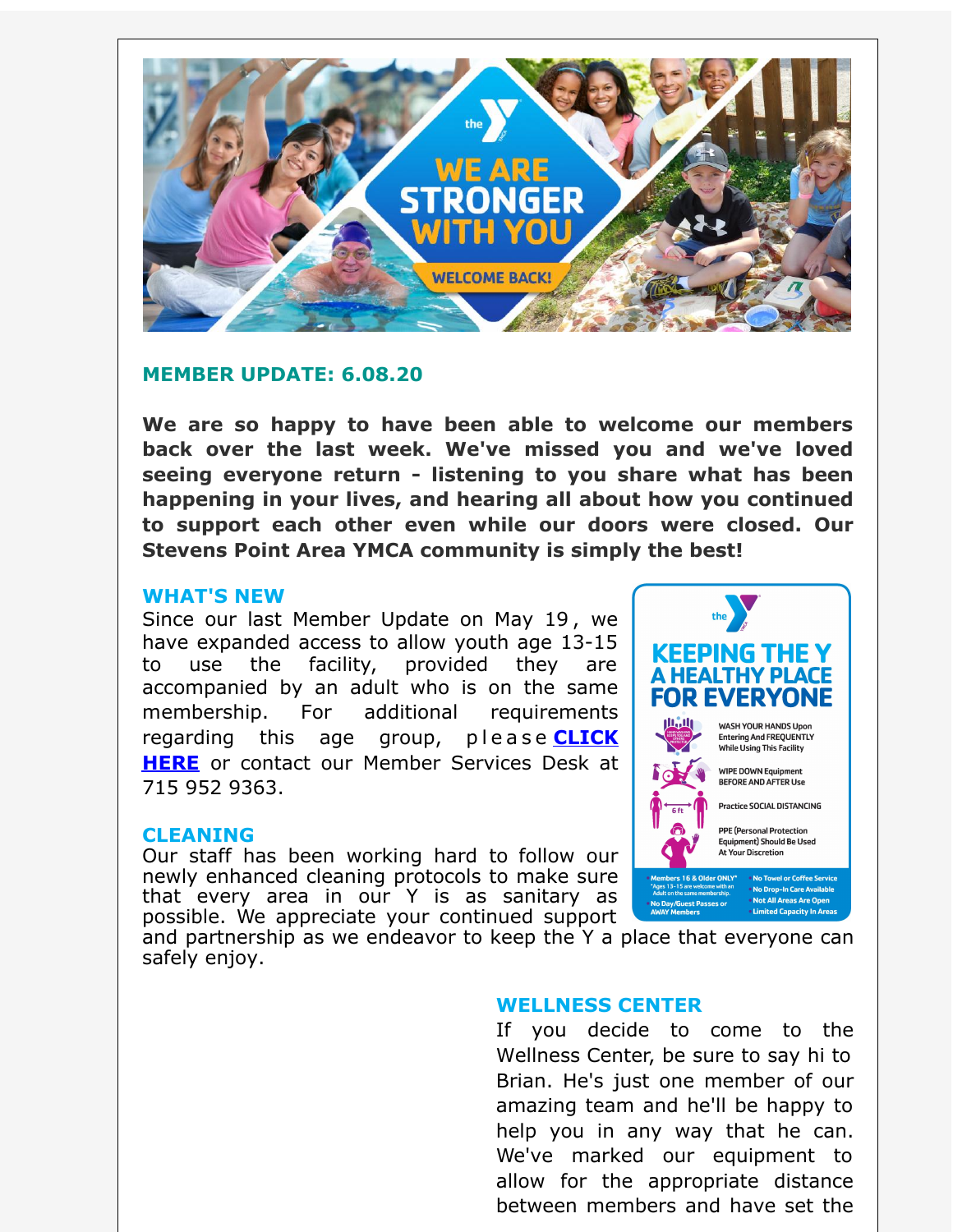

per household). Fun fact: did you know that swimming 33 laps equals a mile? How many miles from the Y do you live? Challenge yourself to swim to the Y by the end of the summer!

#### **GROUP FITNESS**

Speaking of exercise, have you tried one of our outdoor boot camp classes? What could be better than playing outside after work? Check out the Group Exercise schedule on our **[website](http://r20.rs6.net/tn.jsp?f=001Url5TfKySafj063WmEM-0yfXH9GxiNmUYZg2SZH0NkL4xytGnKDnLZQPaGTyFPxo9R1KmwSFx1dtq8xZq5XV2PvWK498c7B0nHDyjY_BuVgvyIdowwBvhXZz5teE4gCJSBjZWiFeqGvjmiOqHkPqF1qOBugYd4DasoJiOHfdiSCj3zL7RSacyyE0zsjA6ZQl3Hn4VhHpdgDjLonDZvzbS5-c0jy319mMObc9l2qfWsxCdRztthAa9LLGO8vcEYcdmZqILcJjG_hfJMRUZ-kM2rb3AXuly4TLgPhh7-MMSD2b5ps1GJZ7Cg==&c=&ch=)**!

capacity limit at 30 in the space. Please be sure to sign in at the Wellness Center desk when you arrive.

## **SWIMMING POOL**

With the warmer weather finally here our water feels better than ever! We have six lap lanes ready for you to come in and burn calories and cool off. We ask that you limit one person per lane (or two people





**Do you prefer to exercise indoors?** We've adapted Adventure Alley to allow members access to additional limited group exercise classes indoors. Fourteen members are allowed in each of these classes; we're saving you a spot!

#### **MEMBERSHIP**

Now that the facility has reopened, all of the memberships that were previously placed on-hold during the time we were closed have been reactivated and have resumed drafting following their standard